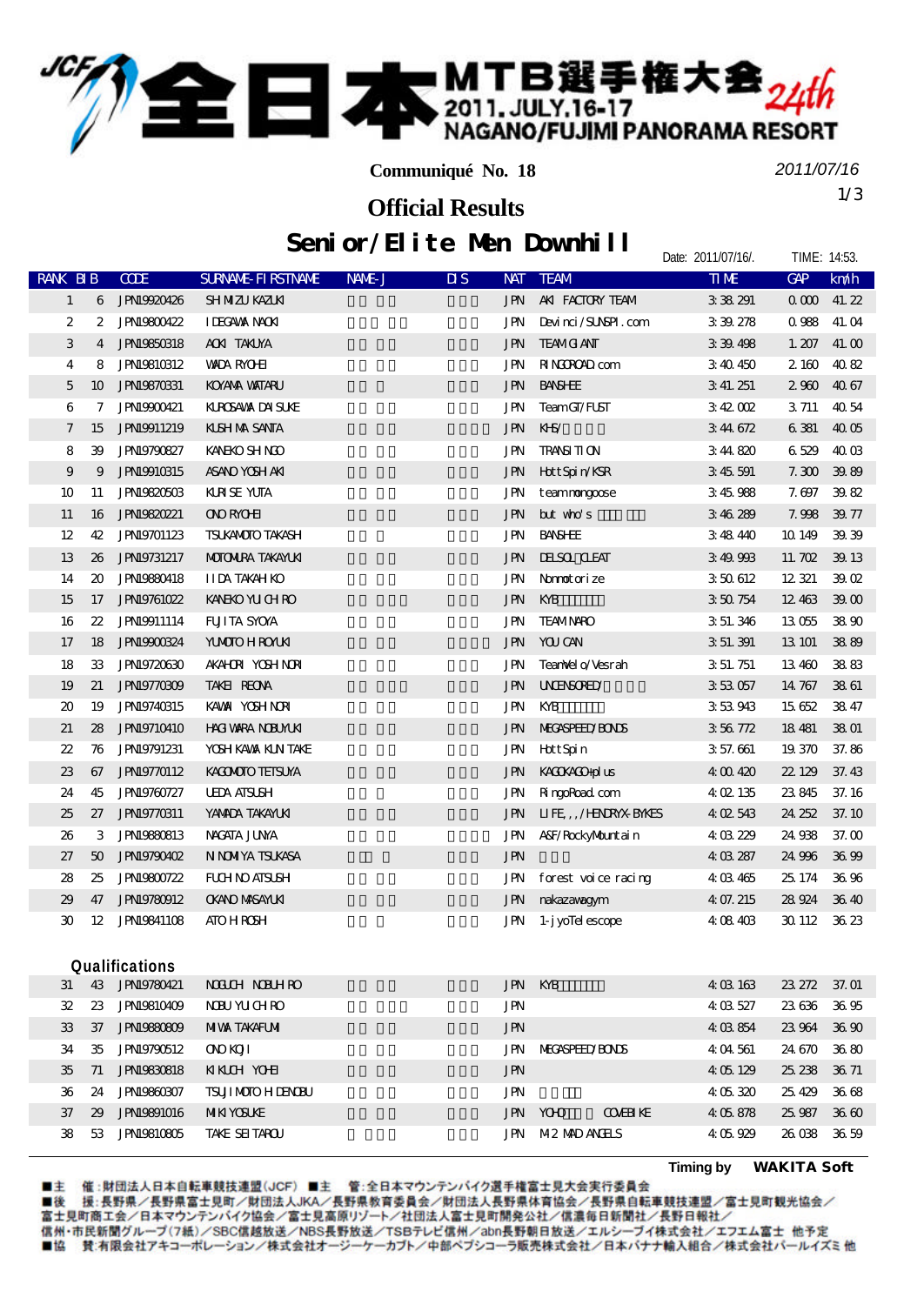

■本 MTB選手権大会<sub>24th</sub>

*2011/07/16*

Date: 2011/07/16/. TIME: 14:53.

2/3 **Official Results**

## Senior/Elite Men Downhill

| <b>RANK BIB</b>       |                       | <b>CODE</b>        | <b>SURNALE FIRSTNAME</b> | NAME J | $\overline{\mathbf{u}}$ s | <b>NAT</b> | <b>TEAM</b>                     |                | $\Pi$ <b>ME</b> | GP                | km/h              |
|-----------------------|-----------------------|--------------------|--------------------------|--------|---------------------------|------------|---------------------------------|----------------|-----------------|-------------------|-------------------|
| 39                    | $\boldsymbol{\pi}$    | <b>JPN19720121</b> | FUII TOSHHKO             |        |                           | <b>JPN</b> |                                 |                | 4 06 144        | 26 253            | 36.56             |
| 40                    | 41                    | <b>JPN19710422</b> | <b>YOSHIDA ANIO</b>      |        |                           | JPN        |                                 |                | 4 06 654        | 26 763            | 3648              |
| 41                    | $\boldsymbol{\omega}$ | <b>JPN19710105</b> | TAN SHRO                 |        |                           | <b>JPN</b> |                                 |                | 4 06 848        | 26 957            | 3645              |
| 42                    | 32                    | <b>JPN19860618</b> | MOHZUK KEITA             |        |                           | JPN        |                                 |                | 4 07.106        | 27.215            | 3642              |
| 43                    | 57                    | JPN19750723        | <b>OKLEO TAKAYLKI</b>    |        |                           | <b>JPN</b> |                                 |                | 4 07.505        | 27.614            | 36.36             |
| 44                    | 31                    | <b>JPN19720929</b> | AZUAA YUCHRO             |        |                           | JPN        | M <sub>2</sub>                  |                | 4 08 075        | 28 18 5           | 36 27             |
| 45                    | 72                    | <b>JPN19840124</b> | KUREBAYASH TAKAH RO      |        |                           | JPN        | <b>TEAMINRO</b>                 |                | 4 09 281        | 29.390            | 36 10             |
| 46                    | 58                    | JPN19870429        | <b>IMAZMIHRO</b>         |        |                           | JPN        | Morkey/                         | $\sqrt{z}$ - W | 4:09.779        | 29.889            | 36 O <sub>3</sub> |
| 47                    | 34                    | JPN19760219        | <b>TAKELCH SUCIRU</b>    |        |                           | <b>JPN</b> | SGS<br>$\overline{\phantom{a}}$ |                | 4:09:953        | 3002              | 3600              |
| 48                    | 68                    | JPN19790209        | ARASAWA TAKEO            |        |                           | JPN        | TeamR se                        |                | 4 10 893        | 31. OO2           | 35.87             |
| 49                    | 54                    | <b>JPN19710222</b> | <b>HATANO MASAH RO</b>   |        |                           | JPN        | <b>NHR</b>                      |                | 4 10 938        | 31.048            | 35.86             |
| 50                    | 77                    | JPN19900706        | <b>TAKAYANA YUJI RO</b>  |        |                           | JPN        | groovy factory/AST              |                | 4 10 973        | 31.082            | 35.86             |
| 51                    | 38                    | <b>JPN19710706</b> | <b>MIAN KENCH</b>        |        |                           | <b>JPN</b> | TeamThink                       |                | 4 12 168        | 32.277            | 3569              |
| 52                    | 40                    | <b>JPN19760807</b> | <b>I WAIE MAKOIO</b>     |        |                           | JPN        |                                 |                | 4 12 420        | 32529             | 3565              |
| 53                    | 52                    | <b>JPN19870211</b> | NAKANIRA YU              |        |                           | JPN        | Ringo Road com                  |                | 4 13 856        | 33965             | 3545              |
| 54                    | 30                    | <b>JPN19720929</b> | AZIMA YUJIROU            |        |                           | JPN        | M <sub>2</sub>                  |                | 4 18 030        | 38 140            | 34 87             |
| 55                    | 44                    | <b>JPN19770304</b> | <b>MMND MASANORI</b>     |        |                           | <b>JPN</b> |                                 |                | 4 19 348        | 39.458            | 34 70             |
| 56                    | 73                    | <b>JPN19740705</b> | <b>NIRAI SUNO</b>        |        |                           | JPN        | $IIFE,$ , /i nsanes/HNRYX       |                | 4 19 865        | 39.975            | 34 63             |
| 57                    | 51                    | <b>JPN19781228</b> | YANMOTO TATSUYA          |        |                           | JPN        | ringgroad com                   |                | 4 20 441        | 40550             | 3455              |
| 58                    | 56                    | <b>JPN19820104</b> | <b>INDE TAKAHRO</b>      |        |                           | JPN        |                                 |                | 4 20 606        | 40 715            | 34 53             |
| 59                    | 36                    | <b>JPN19760916</b> | <b>SHICA KOTI</b>        |        |                           | JPN        | <b>VAN QUISHYMMALLU</b>         |                | 4 22 768        | 42 877            | 34 25             |
| $\boldsymbol{\omega}$ | 49                    | <b>JPN19810824</b> | <b>FUALDA YUJI ROU</b>   |        |                           | JPN        | YsRoad Notyle                   |                | 4 22 943        | 43053             | 34 22             |
| 61                    | 55                    | <b>JPN19620607</b> | YANACI SAWA MAKOTO       |        |                           | JPN        | BikeTribe/unlimited             |                | 4 23 379        | 43 488            | 34 17             |
| 62                    | 65                    | <b>JPN19760410</b> | <b>HAMDA YUJI</b>        |        |                           | JPN        |                                 |                | 434387          | 54 496            | 32.80             |
| 63                    | $\boldsymbol{\omega}$ | <b>JPN19750507</b> | <b>IWSAKI ATSUSH</b>     |        |                           | <b>JPN</b> | JF                              |                | 434660          | 54 770            | 3276              |
| 64                    | 66                    | <b>JPN19730616</b> | KIYASU YOSH TAKA         |        |                           | JPN        |                                 |                | 4 36 518        | 56 627            | 3254              |
| 65                    | 62                    | JPN19700311        | <b>TANKA HROSH</b>       |        |                           | <b>JPN</b> |                                 |                | 4:40 293        | 1:00403           | 32 10             |
| $\boldsymbol{\omega}$ | 63                    | <b>JPN19810815</b> | <b>AISUIA MIMEIO</b>     |        |                           | JPN        | <b>MOKEY</b>                    | <b>BEION</b>   | 4:44:103        | 1:04213           | 31.67             |
| 67                    | 48                    | <b>JPN19820421</b> | YANANOTO AKI HRO         |        |                           | <b>JPN</b> | <b>RACING</b>                   |                | 4 51, 778       | 1:11.887          | 3084              |
| 68                    | 59                    | <b>JPN19801012</b> | SATO TAI GA              |        |                           | JPN        |                                 |                | 4 56 437        | 1:16 547          | 3036              |
| $\boldsymbol{\omega}$ | 64                    | JPN19860530        | NECANI TOMOKI            |        |                           | <b>JPN</b> |                                 |                | 5 01.527        | 1: 21. 636        | 29.84             |
| 70                    | 75                    | <b>JPN19840921</b> | <b>UHTOM TEISLO</b>      |        |                           |            | JPN WANGUISH                    |                |                 | $530762$ 1:50 871 | 27. 20            |
| 71                    | 46                    | JPN19760223        | <b>MIZINO YUSAKU</b>     |        |                           | JPN        | LIFE, INSANS                    |                |                 | 5 52 159 2 12 268 | 25.55             |
| 72                    | 13                    | <b>JPN19750316</b> | <b>OBHMAREJI</b>         |        |                           | JPN        | RACHO <sub>2</sub>              |                |                 | 6 00 743 2 20 853 | 24 94             |
| 73                    | 74                    | <b>JPN19880328</b> | <b>MOTO RYUT</b>         |        |                           | JPN        | mmotorize                       |                |                 | 6 19 801 2 39 910 | 2369              |
| DNS.                  | 5                     | JPN19920607        | <b>IMOIO HAJIME</b>      |        |                           | JPN        | TeamTransition Racing           |                |                 |                   |                   |
| DNS.                  | 14                    | <b>JPN19850928</b> | AOYACI SYUCHRO           |        |                           | JPN        | fust, GANT                      |                |                 |                   |                   |
| $\mathbf{DNS}$        | 61                    | <b>JPN19850210</b> | <b>TANNE SHOEK</b>       |        |                           | JPN        |                                 |                |                 |                   |                   |